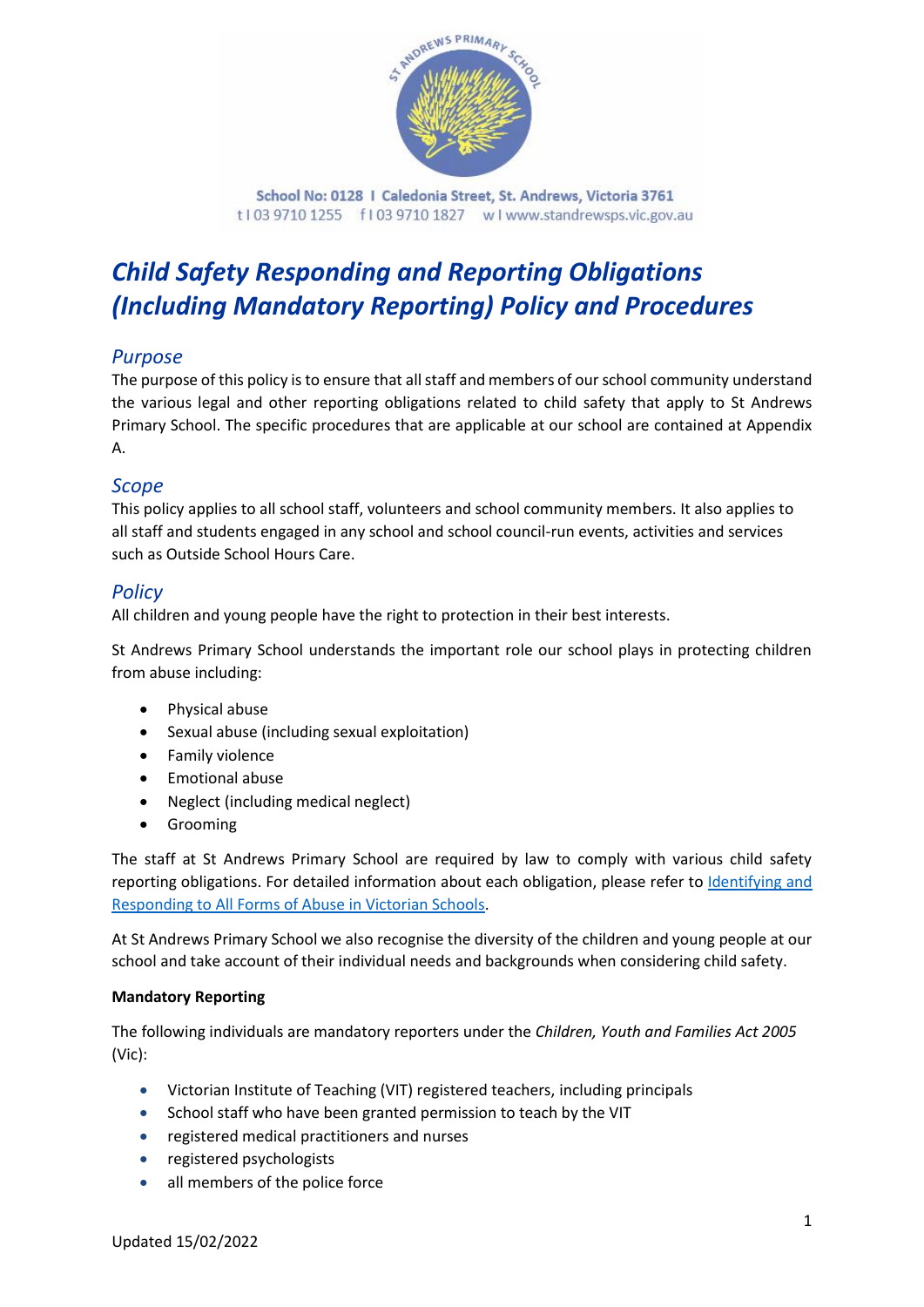- People in religious ministry
- Staff who provide direct support to students for mental, emotional or psychological wellbeing, including (but not limited to) school health and wellbeing staff, primary welfare coordinators, student wellbeing coordinators, mental health practitioners, chaplains, and Student Support Services staff

All mandatory reporters must make a report to the Department of Families, Fairness and Housing (DFFS) Child Protection as soon as practicable if, during the course of carrying out their professional roles and responsibilities, they form a belief on reasonable grounds that:

- a child has suffered, or is likely to suffer, significant harm as a result of physical abuse and/ or sexual abuse, and
- the child's parents have not protected, or are unlikely to protect, the child from harm of that type.

A mandatory reporter who fails to comply with this legal obligation may be committing a criminal offence. It is important for all staff at St Andrews Primary School to be aware that they are legally obliged to make a mandatory report on each occasion that they form a reasonable belief that a child is in need of protection and they must make a mandatory report even if the principal does not share their belief that a report is necessary.

At our school, all mandated school staff must undertake the *Mandatory Reporting and Other Obligations eLearning Module* annually. We also encourage all other staff to undertake this module, even where they are not mandatory reporters.

For more information about Mandatory Reporting see the Department's *Policy and Advisory Library*: Protecting Children — [Reporting and Other Legal Obligations.](https://www2.education.vic.gov.au/pal/protecting-children/policy)

## **Child in need of protection**

Any person can make a report to DFFH Child Protection (131 278 – 24 hour service) if they believe on reasonable grounds that a child is in need of protection.

The policy of the Department of Education and Training (DET) requires **all staff** who form a reasonable belief that a child is in need of protection to report their concerns to DFFH or Victoria Police, and discuss their concerns with the school leadership team.

For more information about making a report to DFFH Child Protection, see the Department's *Policy*  and Advisory Library: Protecting Children - [Reporting and Other Legal Obligations](https://www2.education.vic.gov.au/pal/protecting-children/policy) and Four Critical [Actions for Schools: Responding to Incidents, Disclosures and Suspicions of Child Abuse.](https://www.education.vic.gov.au/Documents/about/programs/health/protect/FourCriticalActions_ChildAbuse.pdf)

At St Andrews Primary School we also encourage all staff to make a referral to Child FIRST when they have significant concern for a child's wellbeing. For more information about making a referral to Child FIRST see the *Policy and Advisory Library*: Protecting Children – [Reporting and Other Legal Obligations.](https://www2.education.vic.gov.au/pal/protecting-children/policy)

#### **Reportable Conduct**

Our school must notify the Department's Employee Conduct Branch (9637 2594) if we become aware of an allegation of 'reportable conduct'.

There is an allegation of reportable conduct where a person has formed a reasonable belief that there has been:

• a sexual offence (even prior to criminal proceedings commencing), sexual misconduct or physical violence committed against, with or in the presence of a child;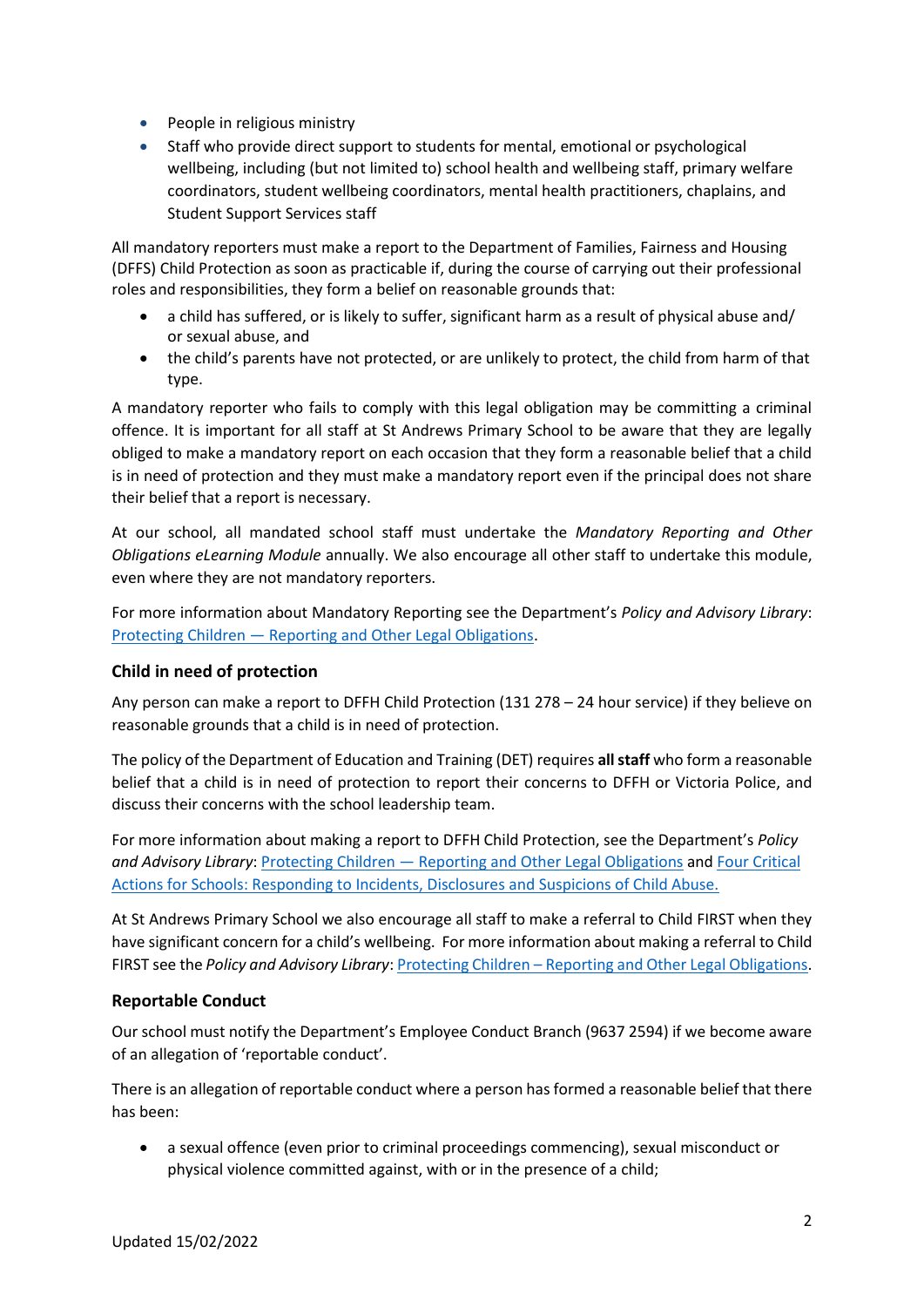- behaviour causing significant emotional or physical harm to a child;
- significant neglect of a child; or
- misconduct involving any of the above.

The Department, through the Employee Conduct Branch, has a legal obligation to inform the Commission for Children and Young People when an allegation of reportable conduct is made.

Our principal must notify the Department's Employee Conduct Branch of any reportable conduct allegations involving current or former teachers, contractors, volunteers (including parents), allied health staff and school council employees.

If school staff become aware of reportable conduct by any person in the above positions, they should notify the school principal immediately. If the allegation relates to the principal, they should notify the Regional Director.

For more information about Reportable Conduct see the Department's *Policy and Advisory Library*: [Reportable Conduct.](https://www2.education.vic.gov.au/pal/reportable-conduct-scheme/policy)

## **Failure to disclose offence**

Reporting child sexual abuse is a community-wide responsibility. All adults (ie persons aged 18 years and over), not just professionals who work with children, have a legal obligation to report to Victoria Police, as soon as practicable, where they form a 'reasonable belief' that a sexual offence has been committed by an adult against a child under the age of 16 by another person aged 18 years or over.

Failure to disclose information to Victoria Police (by calling 000 or local police station) as soon as practicable may amount to a criminal offence unless a person has a 'reasonable excuse' or exemption from doing so.

"Reasonable belief" is not the same as having proof. A 'reasonable belief' is formed if a reasonable person in the same position would have formed the belief on the same grounds.

For example, a 'reasonable belief' might be formed when:

- a child states that they have been sexually abused
- a child states that they know someone who has been sexually abused (sometimes the child may be talking about themselves)
- someone who knows a child states that the child has been sexually abused
- professional observations of the child's behaviour or development leads a mandated professional to form a belief that the child has been sexually abused
- signs of sexual abuse leads to a belief that the child has been sexually abused.

"Reasonable excuse" is defined by law and includes:

- fear for the safety of any person including yourself or the potential victim (but not including the alleged perpetrator or an organisation)
- where the information has already been disclosed, for example, through a mandatory report to DFFH Child Protection.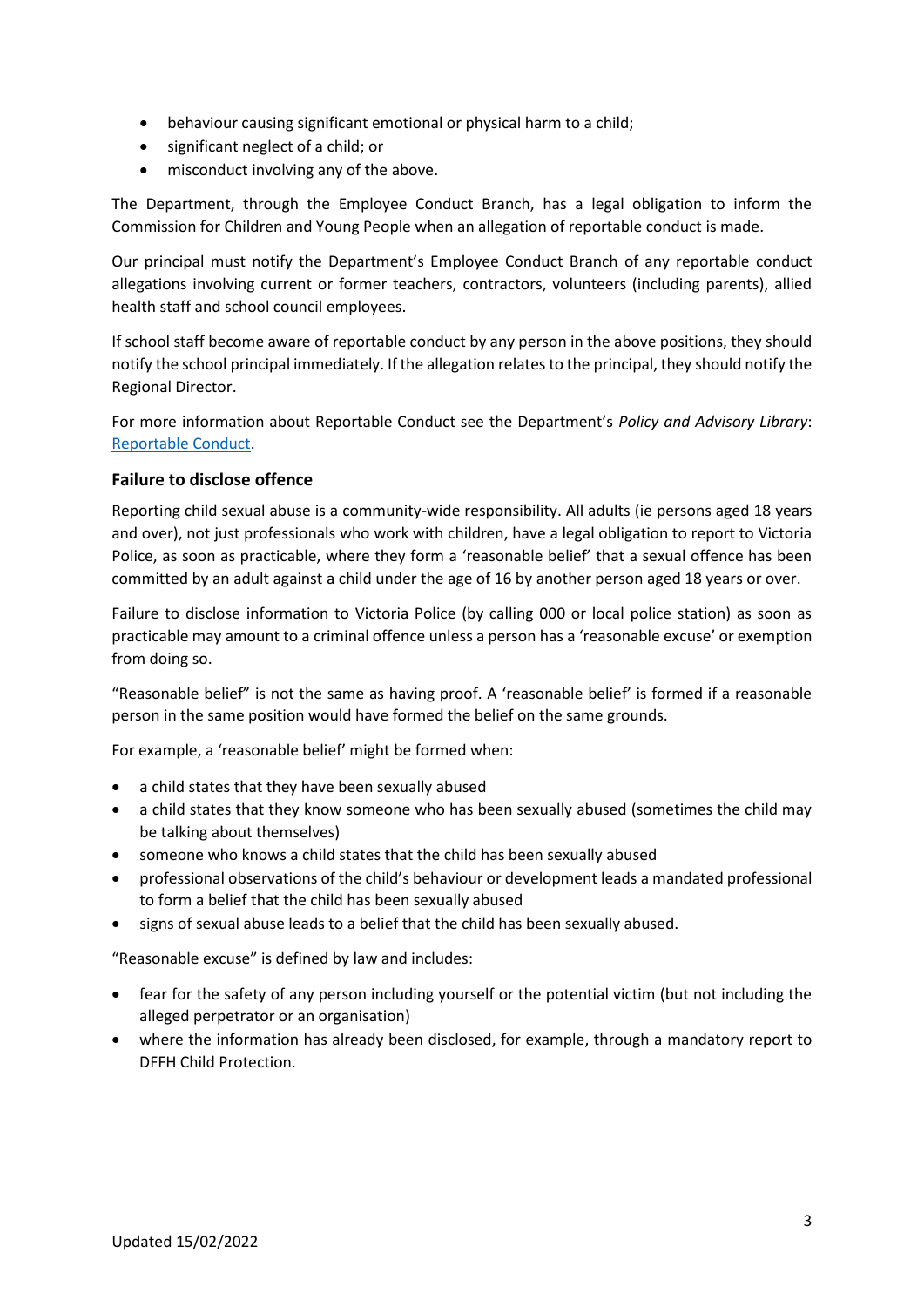## **Failure to protect offence**

This reporting obligation applies to school staff in a position of authority. This can include principals, assistant principals and campus principals. Any staff member in a position of authority who becomes aware that an adult associated with their school (such as an employee, contractor, volunteer or visitor) poses a risk of sexual abuse to a child under the age of 16 under their care, authority or supervision, must take all reasonable steps to remove or reduce that risk.

This may include removing the adult (ie persons aged 18 years and over) from working with children pending an investigation and reporting your concerns to Victoria Police.

If a school staff member in a position of authority fails to take reasonable steps in these circumstances, this may amount to a criminal offence.

## **Grooming**

Grooming is a criminal offence under the *Crimes Act 1958* (Vic). This offence targets predatory conduct undertaken by an adult to prepare a child, under the age of 16, to engage in sexual activity at a later time. Grooming can include communicating and/or attempting to befriend or establish a relationship or other emotional connection with the child or their parent/carer.

#### **Further information**

For more information about these offences and reporting obligations see: [Protecting Children](https://www2.education.vic.gov.au/pal/protecting-children/policy) — [Reporting and Other Legal Obligations.](https://www2.education.vic.gov.au/pal/protecting-children/policy)

# *Related Policies and Further Information*

Related *School* policies and documents include:

- Child Safety Policy
- Visitors Policy
- Volunteers Policy
- Online Module: [Protecting Children: Mandatory Reporting and Other Obligations](http://www.elearn.com.au/det/protectingchildren/)
- Commission for Children and Young People's video: [Creating a Child Safe Organisation](https://www.youtube.com/watch?v=YJBD_LSU5nQ&feature=youtu.be)
- [Identifying and Responding to All Forms of Abuse in Victorian Schools](https://www.education.vic.gov.au/Documents/about/programs/health/protect/ChildSafeStandard5_SchoolsGuide.pdf)
- [Four Critical Actions](https://www.education.vic.gov.au/Documents/about/programs/health/protect/FourCriticalActions_ChildAbuse.pdf) for Responding to Incidents, Disclosures and Suspicions of Child Abuse.

# *Communication*

- This policy will be communicated to our school community in the following ways:
- Available publicly on school website https://www.standrewsps.vic.edu.au/
- Included in staff induction processes
- Hard copy available from school administration upon request

| Policy last reviewed       | 16 February 2021 |
|----------------------------|------------------|
| Approved by                | Principal        |
| Next scheduled review date | February 2024    |

#### *Policy review and approval*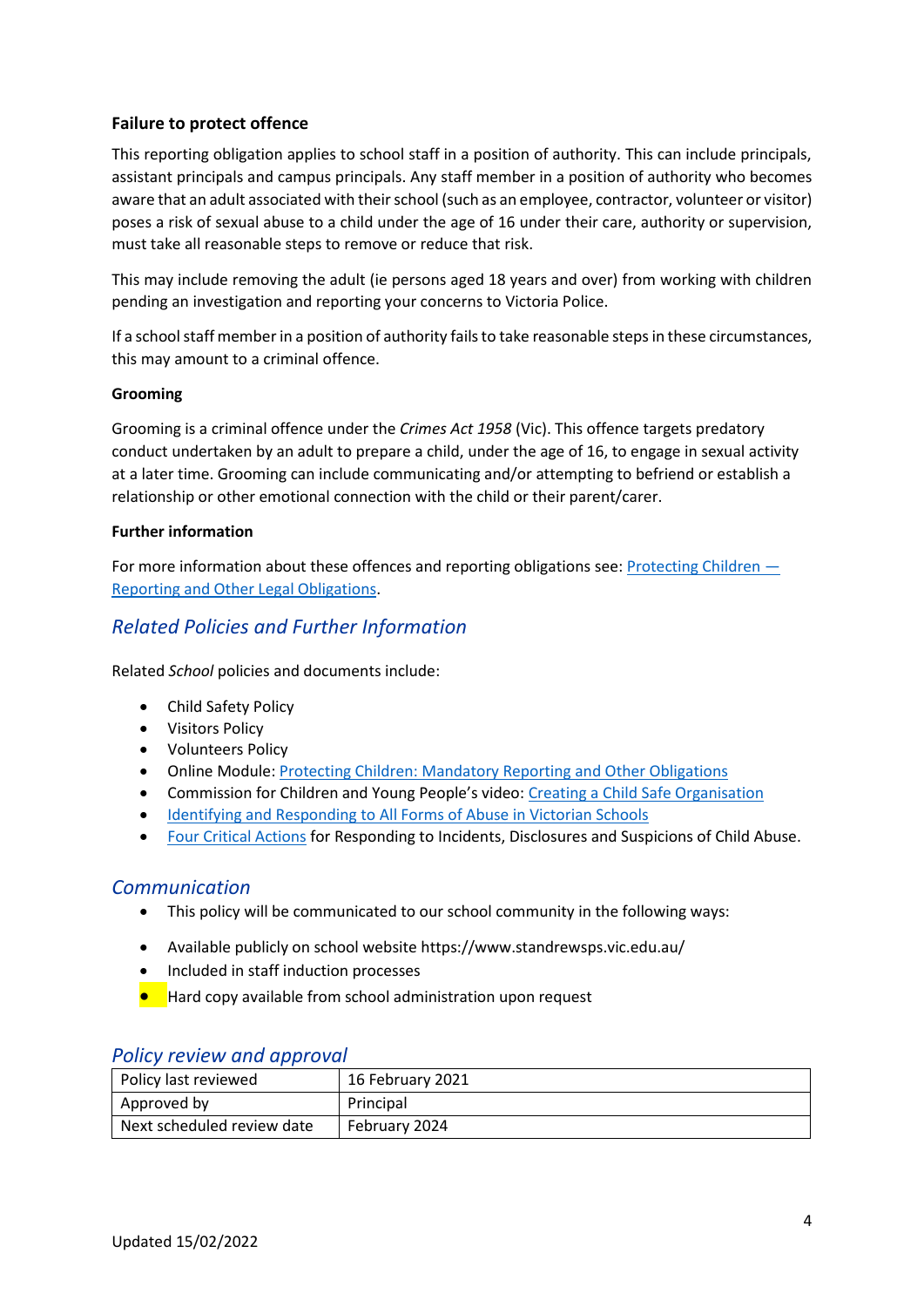See Appendix A on next page.

# APPENDIX A

# CHILD SAFETY RESPONDING AND REPORTING PROCEDURES AT ST ANDREWS PRIMARY **SCHOOL**

#### **For students**

• All students should feel safe to speak to any staff member to raise any concerns about their safety or any other concerns that they have.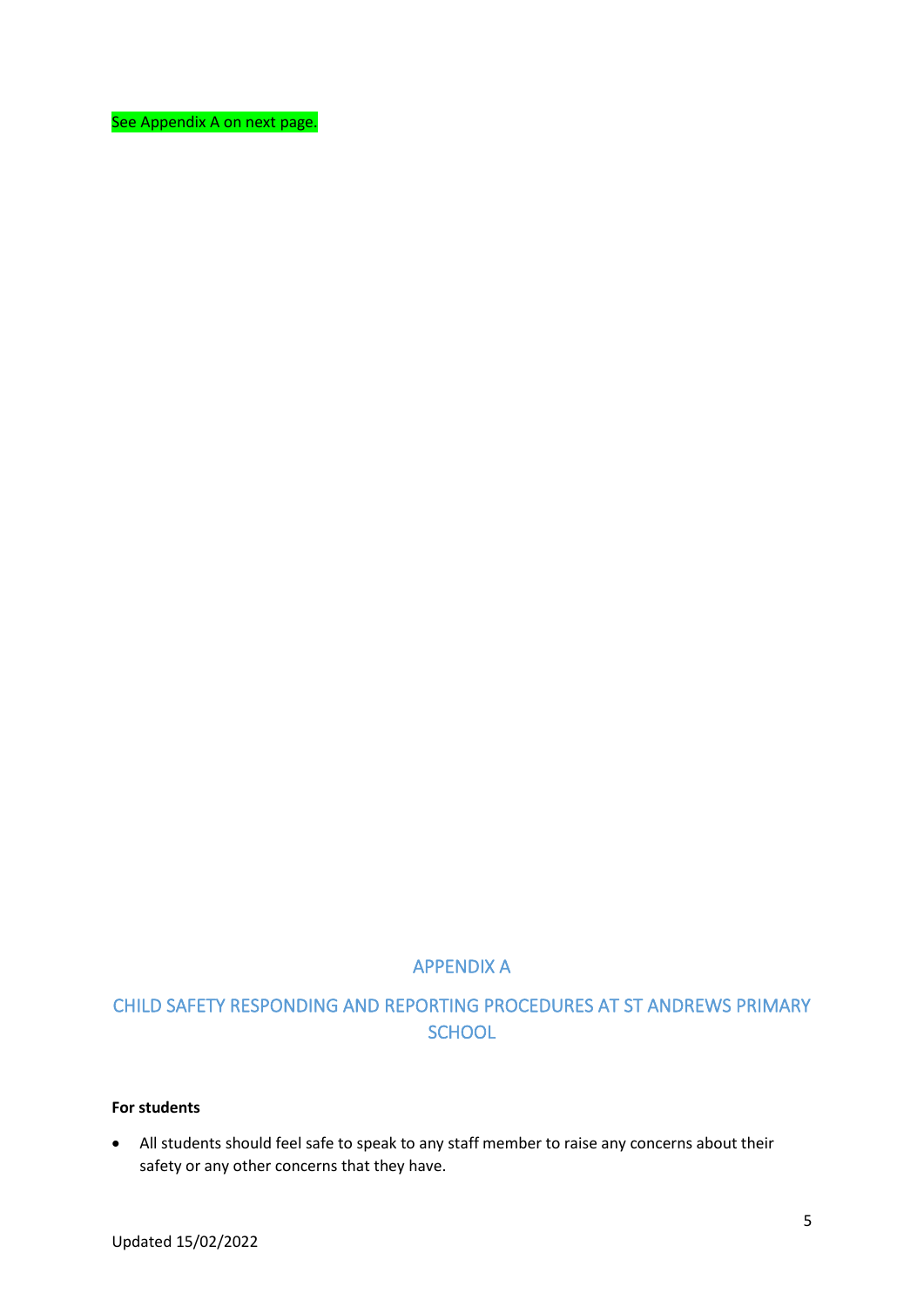• If a student does not know who to approach at St Andrews Primary School they should start with the Principal

#### **Managing disclosures made by students**

*When managing a disclosure you should:*

- listen to the student and allow them to speak
- stay calm and use a neutral tone with no urgency and where possible use the child's language and vocabulary (you do not want to frighten the child or interrupt the child)
- be gentle, patient and non-judgmental throughout
- highlight to the student it was important for them to tell you about what has happened
- assure them that they are not to blame for what has occurred
- do not ask leading questions, for example gently ask, "What happened next?" rather than "Why?"
- be patient and allow the child to talk at their own pace and in their own words
- do not pressure the child into telling you more than they want to, they will be asked a lot of questions by other professionals and it is important not to force them to retell what has occurred multiple times
- reassure the child that you believe them and that disclosing the matter was important for them to do
- use verbal facilitators such as, "I see", restate the child's previous statement, and use nonsuggestive words of encouragement, designed to keep the child talking in an open-ended way ("what happened next?")
- tell the child in age appropriate language you are required to report to the relevant authority to help stop the abuse, and explain the role of these authorities if appropriate (for a young child this may be as simple as saying "I will need to talk to people to work out what to do next to help you").

#### *When managing a disclosure you should AVOID:*

- displaying expressions of panic or shock
- asking questions that are investigative and potentially invasive (this may make the child feel uncomfortable and may cause the child to withdraw)
- going over the information repeatedly (you are only gathering information to help you form a belief on reasonable grounds that you need to make a report to the relevant authority)
- making any comments that would lead the student to believe that what has happened is their fault
- making promises to the child about what will occur next or that things will be different given the process can be unpredictable and different for each child depending on their circumstances (instead reassure them that you and others will do your best to help).

#### **General procedures**

Our school will follow the *[Four Critical Actions for Schools: Responding to Incidents, Disclosures and](https://www.education.vic.gov.au/Documents/about/programs/health/protect/FourCriticalActions_ChildAbuse.pdf)  [Suspicions of Child Abuse](https://www.education.vic.gov.au/Documents/about/programs/health/protect/FourCriticalActions_ChildAbuse.pdf)* (Four Critical Actions) when responding to incidents, disclosures and suspicions of child abuse. All staff at our school who believe that a child is in need of The Principal or should make the required reports to DFFH Child Protection and/or Victoria Police as necessary.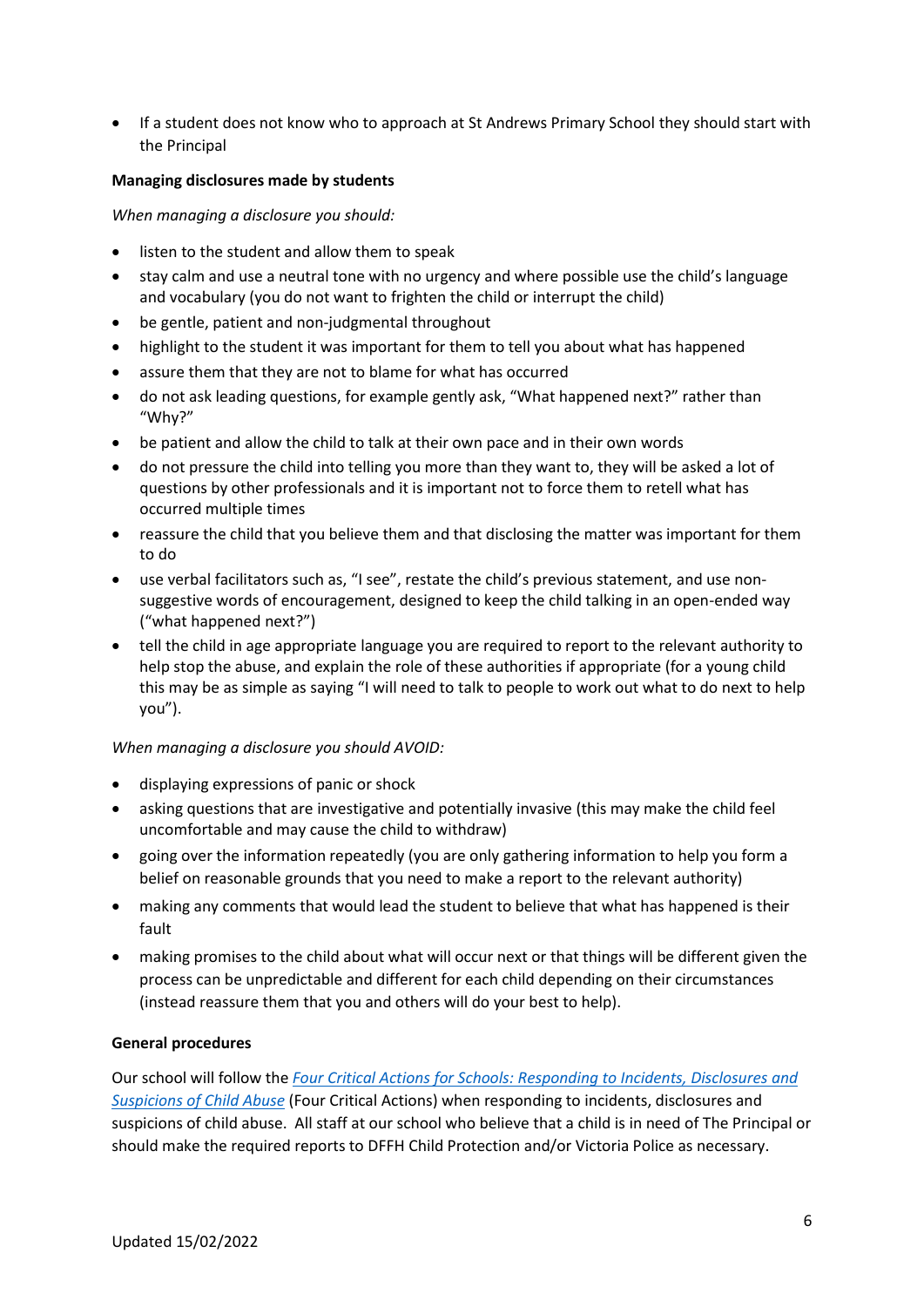At our school The Principal will be responsible for monitoring overall school compliance with this procedure.

Nothing in this procedure prevents a staff member or any other person from reporting to the relevant authorities if they form a reasonable belief that a child is at risk of abuse.

## **Reporting suspicions, disclosures or incidents of child abuse**

## *Responsibilities of all school staff*

If a school staff member reasonably suspects or witnesses an incident of child abuse or receives a disclosure of child abuse, they must:

- If a child is at immediate risk of harm, separate alleged victims and others involved, administer first aid and call 000.
- Speak to The Principal immediately as soon as possible, who will follow the [Four Critical](https://www.education.vic.gov.au/Documents/about/programs/health/protect/FourCriticalActions_ChildAbuse.pdf)  [Actions.](https://www.education.vic.gov.au/Documents/about/programs/health/protect/FourCriticalActions_ChildAbuse.pdf)
- Make detailed notes of the incident or disclosure and ensure that those notes are kept and stored securely in the Principals locked filing cabinet
- If the staff member is a mandatory reporter and reasonably believes that a student has suffered physical and/or sexual abuse from which the child's parents have not protected the child, they must make a report to DFFH Child Protection.
- If the staff member has formed a 'reasonable belief' that a sexual offence has been against a child, they must make a report to Victoria Police.

In circumstances where a member of the leadership team disagrees that a report needs to be made, but the staff member has formed a 'reasonable belief' that the child is in need of protection and/or has been the victim of sexual abuse, the staff member must still contact DFFH Child Protection and/or Victoria Police to make the report.

#### *Responsibilities of the Principal*

The Principal is responsible for promptly managing the school's response to an incident, suspicion or disclosure of child abuse, and ensuring that the incident, suspicion or disclosure is taken seriously. The Principal is also responsible for responding appropriately to a child who makes or is affected by an allegation of child abuse.

If the Principal receives a report from a school staff member or member of the school community of a suspicion, disclosure or incident of child abuse, they must:

- Follow th[e Four Critical Actions](https://www.education.vic.gov.au/Documents/about/programs/health/protect/FourCriticalActions_ChildAbuse.pdf) as soon as possible, including:
	- o Responding to an emergency
	- o Reporting to authorities/referring to services
	- o Contacting parents/carers and
	- o Providing ongoing support.
- Make detailed notes of the incident or disclosure, including actions taken and ensure that those notes are kept and stored securely in their lockable filing cabinet. They are also responsible for ensuring that any staff member who reported the incident, disclosure or suspicion to them also makes and keeps notes of the incident.
- At St Andrews School, the school Principal will be responsible for ensuring that there is a prompt response to the disclosure and that the child is appropriately supported.